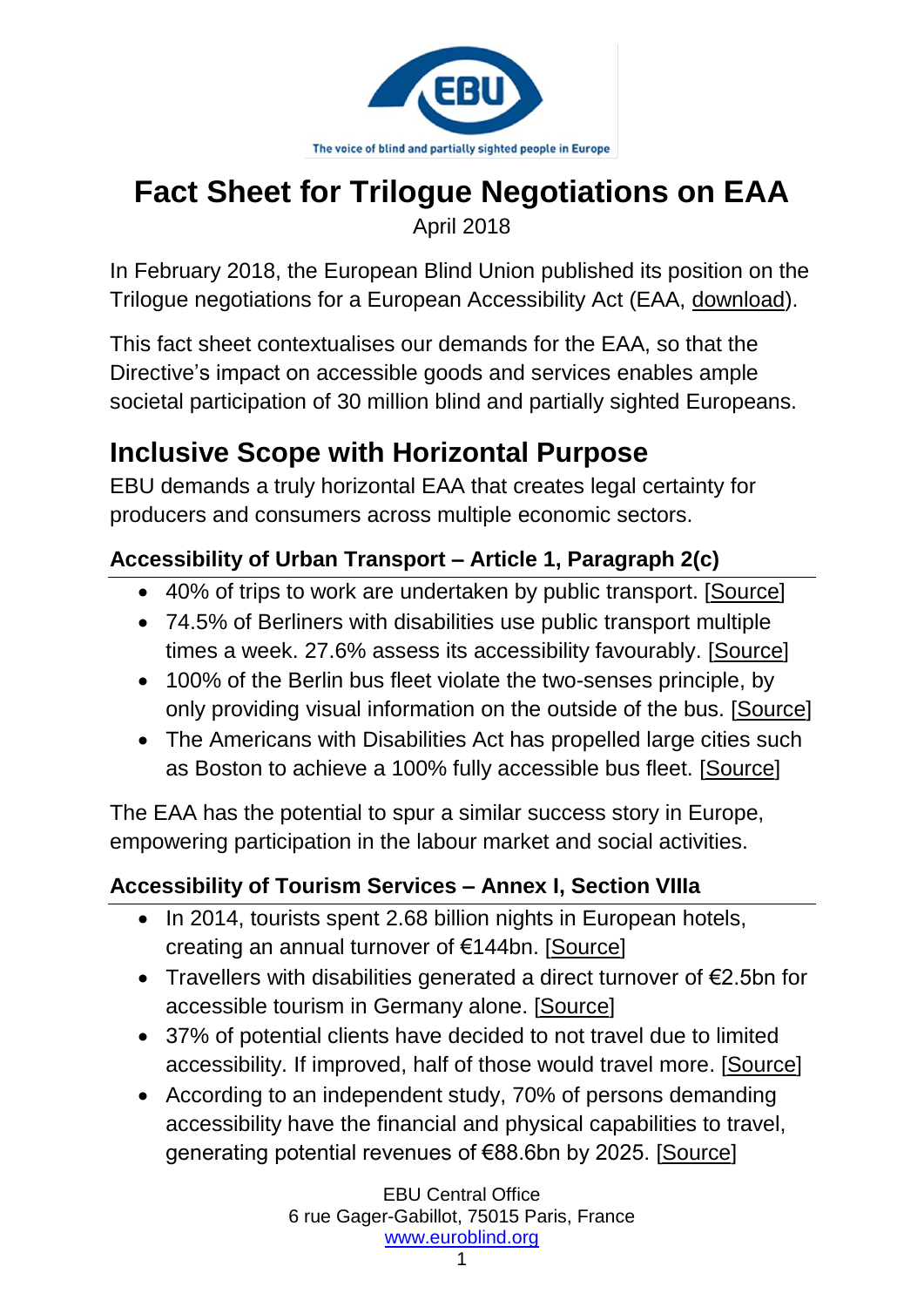

 According to an EU-funded study, accessible tourism is projected to increase the tourism economy in Europe by up to 36%. [\[Source\]](https://is.gd/96vRKE)

EAA allows an essential economic branch to benefit from the customer base of blind and partially sighted tourists, particularly elderly tourists.

#### **Accessibility in Public Procurement – Article 1, Paragraph 3**

- Public procurement accounts for 16% of Europe's GDP. [\[Source\]](https://is.gd/DNYruE)
- 55% of procurement procedures are decided on basis of the lowest price, disregarding socially more advantageous tenders. [\[Source\]](http://ec.europa.eu/DocsRoom/documents/25984)
- Two out of three SMEs are favourable to binding rules on accessibility in public tenders. [\[Source\]](https://is.gd/O1CPem)
- Large companies such as Amazon, Bosch or Toshiba advocate for an inclusion of public procurement in the EAA. [\[Source\]](https://is.gd/5NxNV5)
- The procurement of suburban carriages in Berlin drew criticism for not considering accessibility norms during the tender. [\[Source\]](https://is.gd/TGGLvn)

EAA unites the demands of enterprises of all sizes as well as customers to advance accessibility through transformative procurement practices.

## **Comprehensive and Comprehensible Annexes**

EBU demands further amendments to the annexes so as to maximise their usefulness for the subsequent work of standardisation bodies.

#### **Accessibility of Digital Infrastructure - Annex I, Section V, Part B-C**

- In 2017, purchasing power of Britons with disabilities stood at €286.0bn, according to the British government. [\[Source\]](https://is.gd/L26goK)
- 71% of customers with access needs will click away from a website that they find difficult to use and 82% would spend more if websites were more accessible. [\[Source\]](https://is.gd/sSrUVv)
- Per month, German rail operator *Deutsche Bahn* sells 3.5mil online tickets, creating an annual digital turnover of €2.5bn. [\[Source\]](https://is.gd/DpihNm)

The EAA facilitates European businesses to tap into the large digital customer base of 30 million blind and partially sighted Europeans.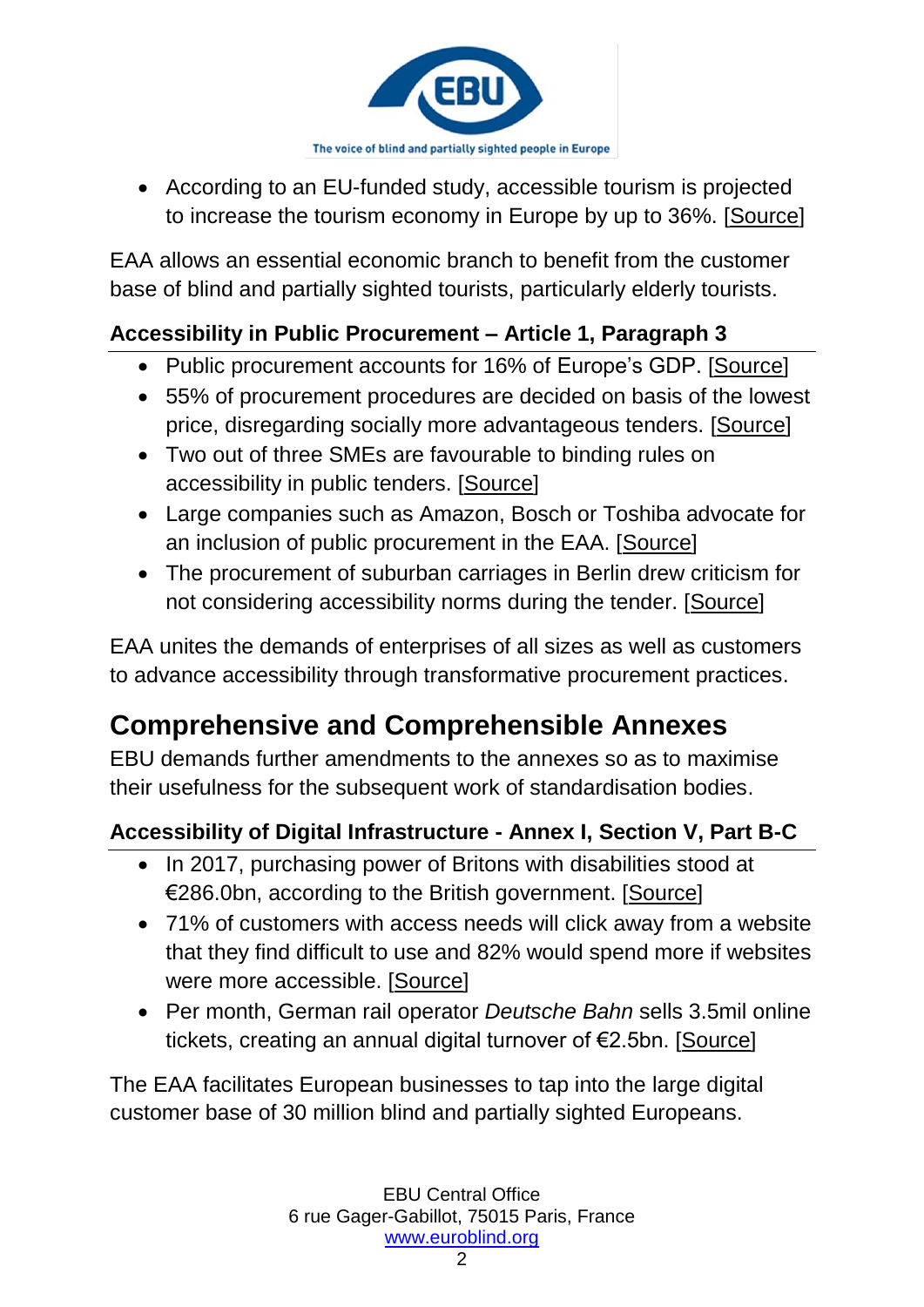

# **Binding Requirements on Built Environment**

EBU unequivocally demands binding clauses and clear specifications on built environment, without which the Act fails its purpose and potential.

#### **Accessibility of Public Stations – Article 1, Paragraph 2(c)(iii)**

- In London, 71 out of 270 stations are partly accessible, but 50 of those require manual help at the station. [\[Source\]](https://is.gd/yIGarb)
- In Paris, a mere 3% of metro stations are fully accessible, all of them located on the same single metro line. [\[Source\]](https://is.gd/yIGarb)
- In Barcelona, a leading example of accessible public transport in Europe, 17.3% of subway stations remain inaccessible. [\[Source\]](https://is.gd/yIGarb)
- Following the Americans with Disabilities Act, the metros of Washington and Los Angeles became 100% accessible. [\[Source\]](https://is.gd/yIGarb)

The EAA cannot exclude the built environment of stations, effectively excluding persons with disabilities from using accessible public transport.

#### **Accessibility of other Buildings – Article 3, Paragraph 10**

- According to the German government, implementing accessibility increases the cost of new large-scale projects by 0.5%. [\[Source\]](https://is.gd/4kDywt)
- Projects with an overall construction cost of less than €3 million see an average increase in costs between 1.5% to 4%. [\[Source\]](https://is.gd/4kDywt)
- According to the UN, refurbishments towards full accessibility are accounted for with up to 3.5% of the costs. [\[Source\]](https://is.gd/XZNqpA)
- An independent policy brief calculates that the one-time cost of providing full accessibility to three people in social housing  $(€1,590)$  corresponds to the cost of spending two days in a public hospital single room (€1,565). [\[Source\]](https://is.gd/fWdpGW)

The EAA facilitates participation of 80 million Europeans with disabilities in daily life without causing disproportionate costs to producers.

### **Minimal Exemptions and Restrictions**

EBU demands a minimisation of exemptions and restrictions for burdensome application so as to not subvert the potential of the EAA.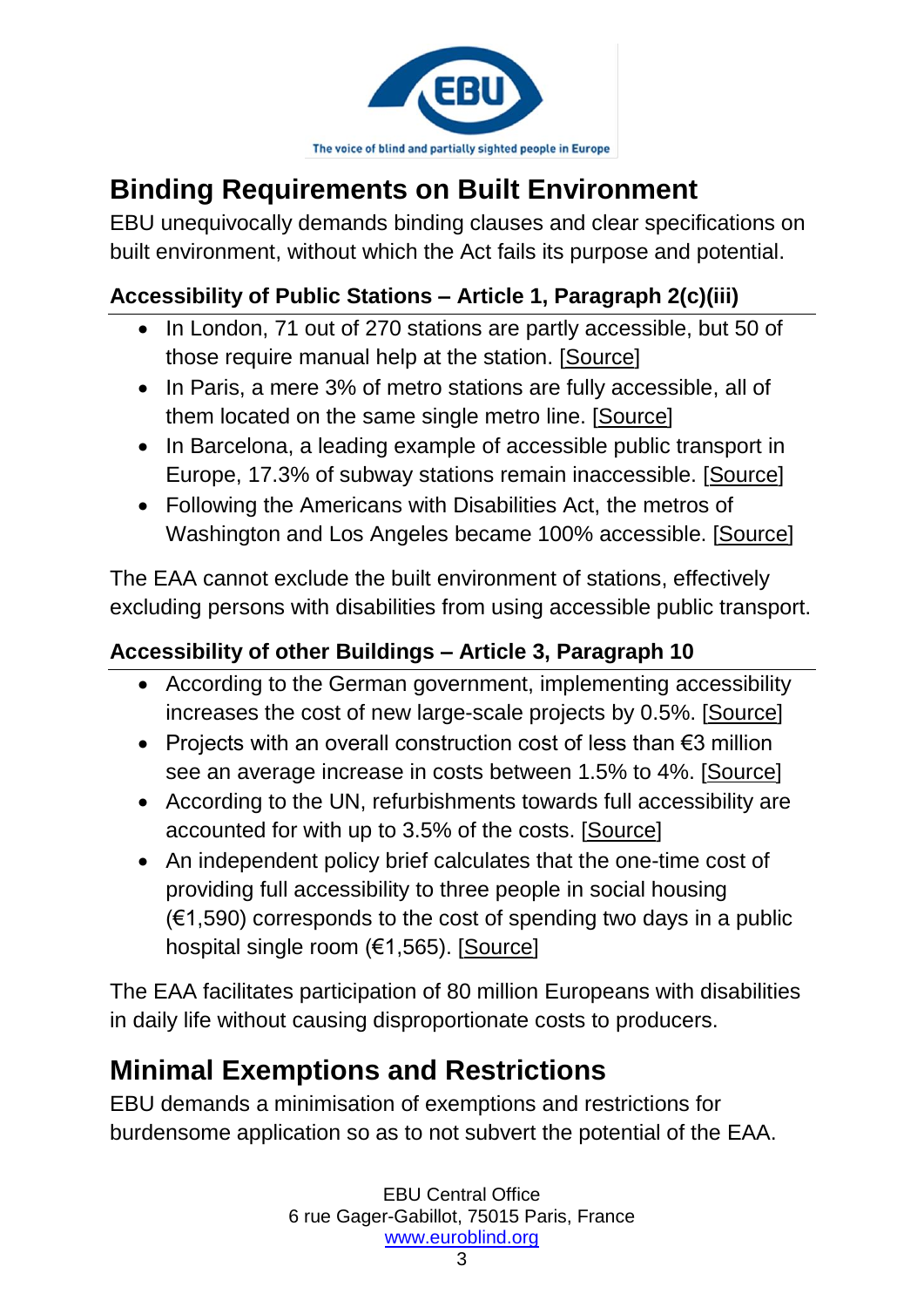

#### **No Rules on Parallel Usage – Article 12, Paragraph 7**

- 500 automatic ticketing terminals are spread over 166 suburban rail stations in Berlin with clusters in inner-city stations. [\[Source\]](https://is.gd/hAdaJI)
- There are 38 individual ATMs at London Heathrow Airport, spread over four terminals of almost 600,000m². [\[Source\]](https://is.gd/mKQj3R)
- There are 26 ATMs at Madrid Barajas Airport, 12 of those are located in one terminal of 760,000m². [\[Source\]](https://is.gd/9414IY)

The EAA cannot expect a blind traveller to independently identify the one single accessible ATM in a space the size of up to 106 football fields.

#### **No Extension of Transition Phase – Article 27a, Paragraphs 1-2**

- The life span of a credit card terminal is 11.4 years. [\[Source\]](https://is.gd/14oBut) ATMs have an average life span of up to 12 years. [\[Source\]](https://is.gd/aydyIV)
- Without sound or tactile output, touch screens are not accessible to blind customers. [\[Source\]](http://scholarworks.csun.edu/bitstream/handle/10211.3/180119/ID-24-Jokisuu-JTPD-2016.pdf?sequence=1) Resistive touch screens offer 75% screen clarity, inhibiting access by partially sighted users. [\[Source\]](https://www.washington.edu/accessit/print.html?ID=1172)
- With the proposed additional transition period of 6 years, full accessibility would come to Europe later than the year 2036.

The EAA cannot let 30 million blind and partially sighted European users of service terminals wait up to two decades more for full accessibility.

#### **No Exception for Microenterprises - Article 1a**

- 92.8% of all enterprises in Europe are microenterprises. [\[Source\]](https://is.gd/hf14Tg)
- $\bullet$  In 2014, there were 150,791 people employed by 29,123 enterprises in book publishing EU-wide. [\[Source\]](https://bit.ly/2GO0Pq5)
- This gives an average of 5.2 employees, rendering most publishers microenterprises in the sense of the EU's definition. [\[Source\]](https://is.gd/3OPurb)
- Microenterprises are "very substantial" in creative industries. [\[Source\]](https://is.gd/MNq1KQ) This is especially the case for e-books, which account for 11.5% of the UK market. [\[Source\]](https://bit.ly/2GO0Pq5) Many publishers prevent text-tospeech conversion of their e-books for blind readers. [\[Source\]](http://www.rnib.org.uk/information-everyday-living-reading-ebooks-and-digital/text-speech-ebooks)

The EAA cannot exclude 93% of Europe's single market from its scope, particularly regarding access to culture and information for all patrons.